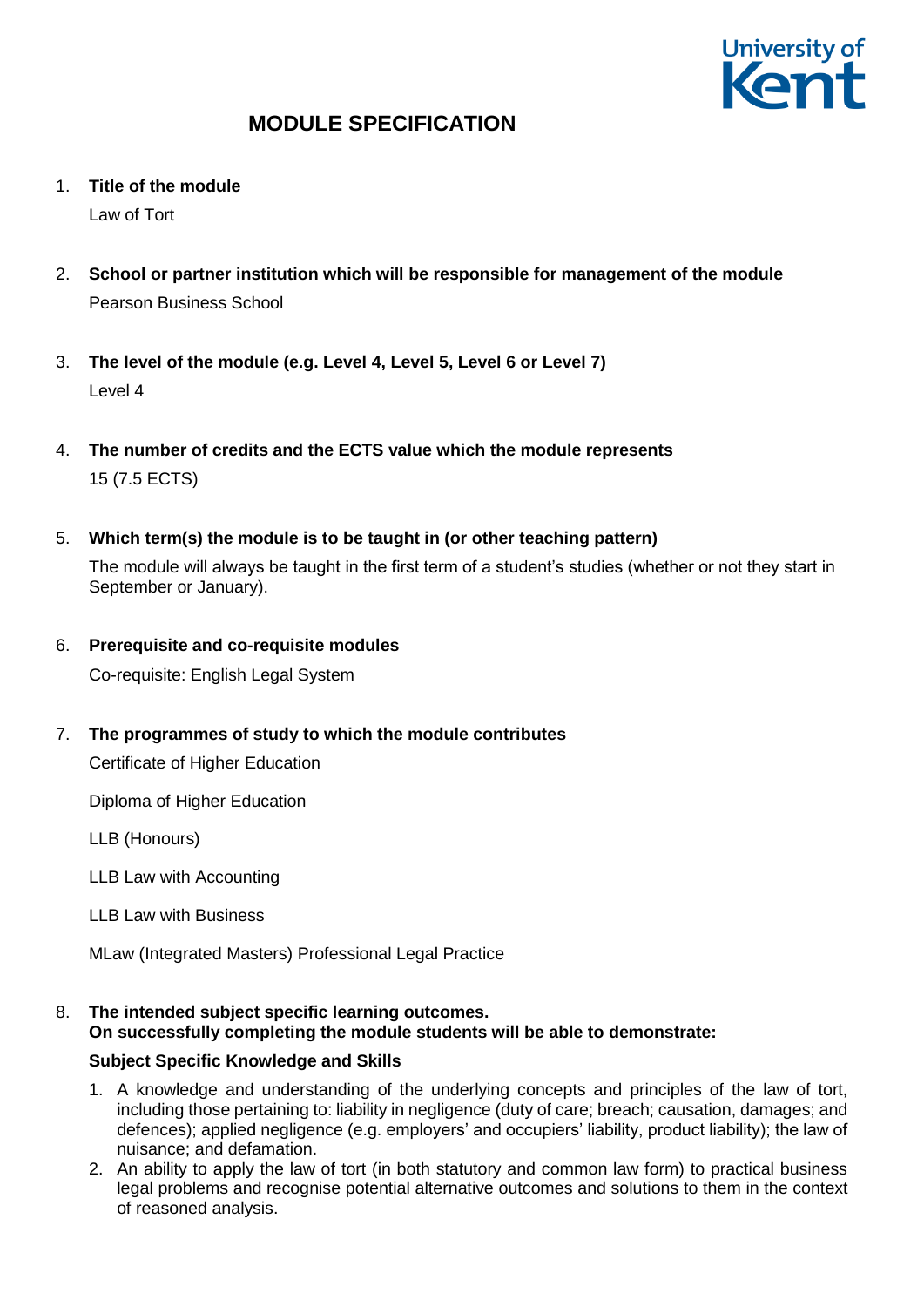

- 3. An ability to construct and present a reasoned legal argument, exercising judgment informed by evaluation and analysis of relevant data.
- 4. An ability to use legal terminology correctly and utilise accepted methods of referencing and citation.

### **General Transferable Skills**

- 1. An ability to use the English language accurately and reliably.
- 2. An ability to communicate the results of their study accurately and reliably.
- 3. An ability to evaluate simple mathematical data with a view to deriving appropriate conclusions e.g. in relation to quantum of damages.

### 9. **A synopsis of the curriculum**

The aim of this module is to give students a practical introduction to the law of tort. It aims to introduce them to the key concepts involved in negligence liability, and the areas in which negligence claims most commonly arise in practice. Further, it aims to introduce students to other torts such as nuisance and defamation, which operate under quite different principles whilst still amounting to actionable civil wrongs. Crucially, the module aims to foster in students an understanding of the relevant law they will need to operate effectively in the commercial world. By the end of the module, students should have a solid grounding in the essential principles of the law of tort and a clear appreciation of how to apply these to practical business situations.

#### **Outline Syllabus**

In the course of studying this module, students will cover the following key areas:

1. Negligence liability – including: duty of care (covering contentious areas such as nervous shock and pure economic loss as well as general principles); standard of care and breach; causation (including factual and legal causation); damages; and defences.

- 2. Product liability.
- 3. Employers' liability covering both employers' primary and secondary vicarious liability.
- 4. Occupiers' liability.
- 5. Nuisance including *Rylands v Fletcher*
- 10. **Reading List (Indicative list, current at time of publication. Reading lists will be published annually)**

All textbooks and practitioner materials will be updated annually. Textbooks will be held in the latest edition and older editions will be withdrawn.

|                            | • Title, author, publisher                                                                                |  |  |  |
|----------------------------|-----------------------------------------------------------------------------------------------------------|--|--|--|
| <b>Core Text</b>           | • Tort Law, Elliott, C & Quinn, F, Pearson                                                                |  |  |  |
| <b>Recommended Reading</b> | • Street on Torts, Murphy, J & Witting, C., OUP<br>• Tort Law: text and materials, Lunney & Oliphant, OUP |  |  |  |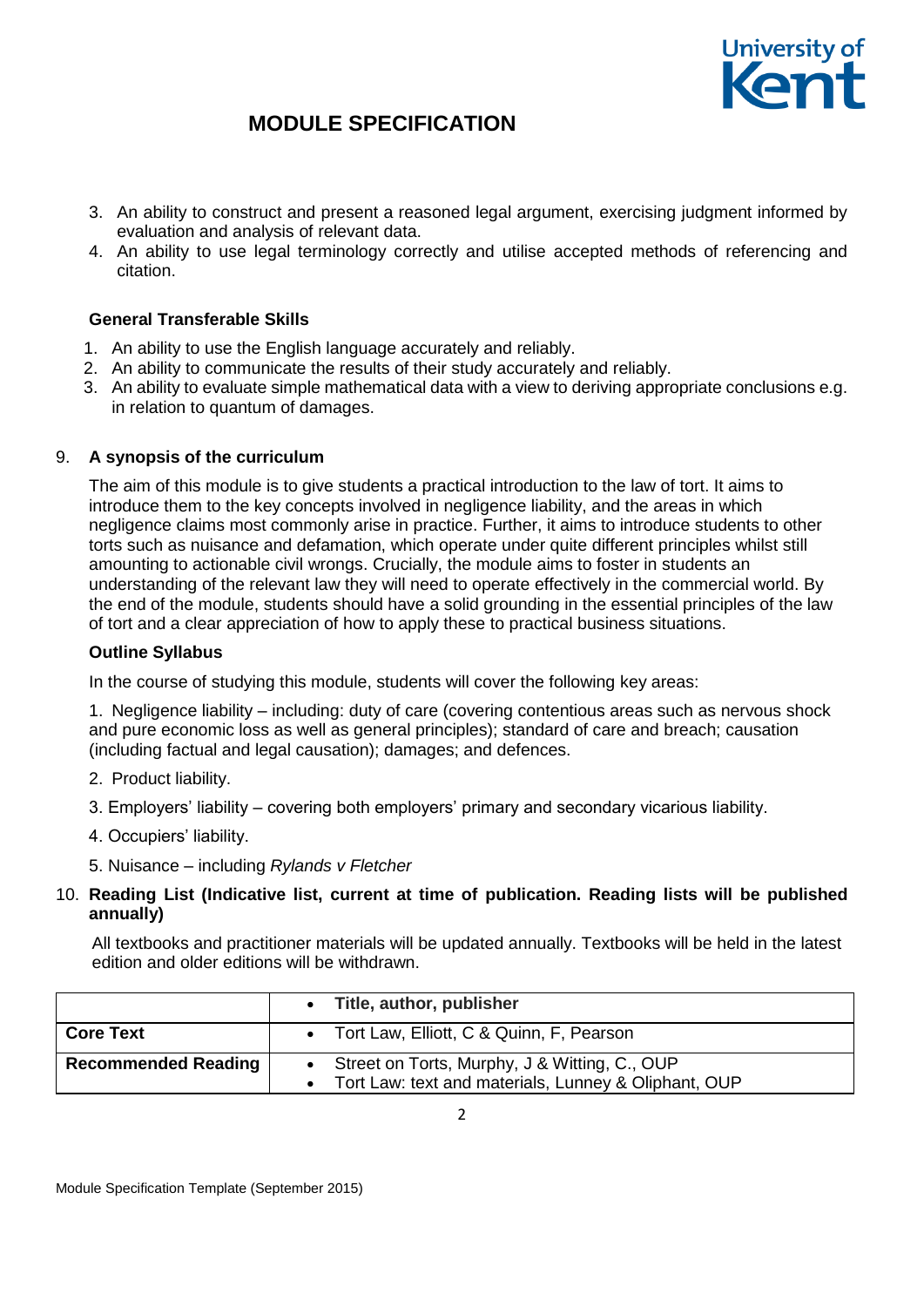

|  | Blackstones Statutes on Contract, Tort & Restitution, Rose, F, OUP<br>Tort, Giliker, P. Sweet & Maxwell<br>Tort, McBride, N & Bagshaw, R, Pearson |
|--|---------------------------------------------------------------------------------------------------------------------------------------------------|
|--|---------------------------------------------------------------------------------------------------------------------------------------------------|

#### 11. **Learning and Teaching methods**

This module *will be taught by means of a 1 hour lecture and 2 hour seminar for ten weeks*.

**The lecture** is designed to provide an overall context and explanation of the particular topic within the law of tort, drawing out links to past and future areas of study.

Lectures may be viewed live or online. Students may ask questions, in real time if attending live or via electronic means if listening and watching online. It is envisaged that students will have completed introductory reading prior to experiencing the lecture.

**The seminar** is the forum in which students will typically contextualise their independent reading and study, alongside their learning from the lecture, in the context of realistic problem scenarios requiring the application of relevant law to factual disputes. Tutors will use a variety of techniques and pedagogic approaches in seminar delivery, including: tutor led discussion; group / team work; targeted and open questions; moots; debates; presentations (individual and group).

| Activity                                                         | Notional Hours of Study          |
|------------------------------------------------------------------|----------------------------------|
| Lectures                                                         | 12 $(10+2$ revision<br>lectures) |
| Independent lecture preparation                                  | 20                               |
| Seminars                                                         | 20                               |
| Independent seminar preparation                                  | 50                               |
| Group presentation (including use of online discussion<br>forum) | 10                               |
| Assessment preparation and completion                            | $38(35+3)$                       |
| Total                                                            | 150                              |

#### 12. **Assessment methods.**

This module will be assessed in two parts comprising:

Part A - objective testing of 1.5 hours duration (50%);

Part B - a more traditional exam of 1.5 hours duration, in which students will be required to answer 2 questions from a choice of 5 (50%).

Since the learning outcomes tested by each part overlap (see further detail below) an overall pass of 40% will be sufficient to pass the assessment.

#### **Rationale**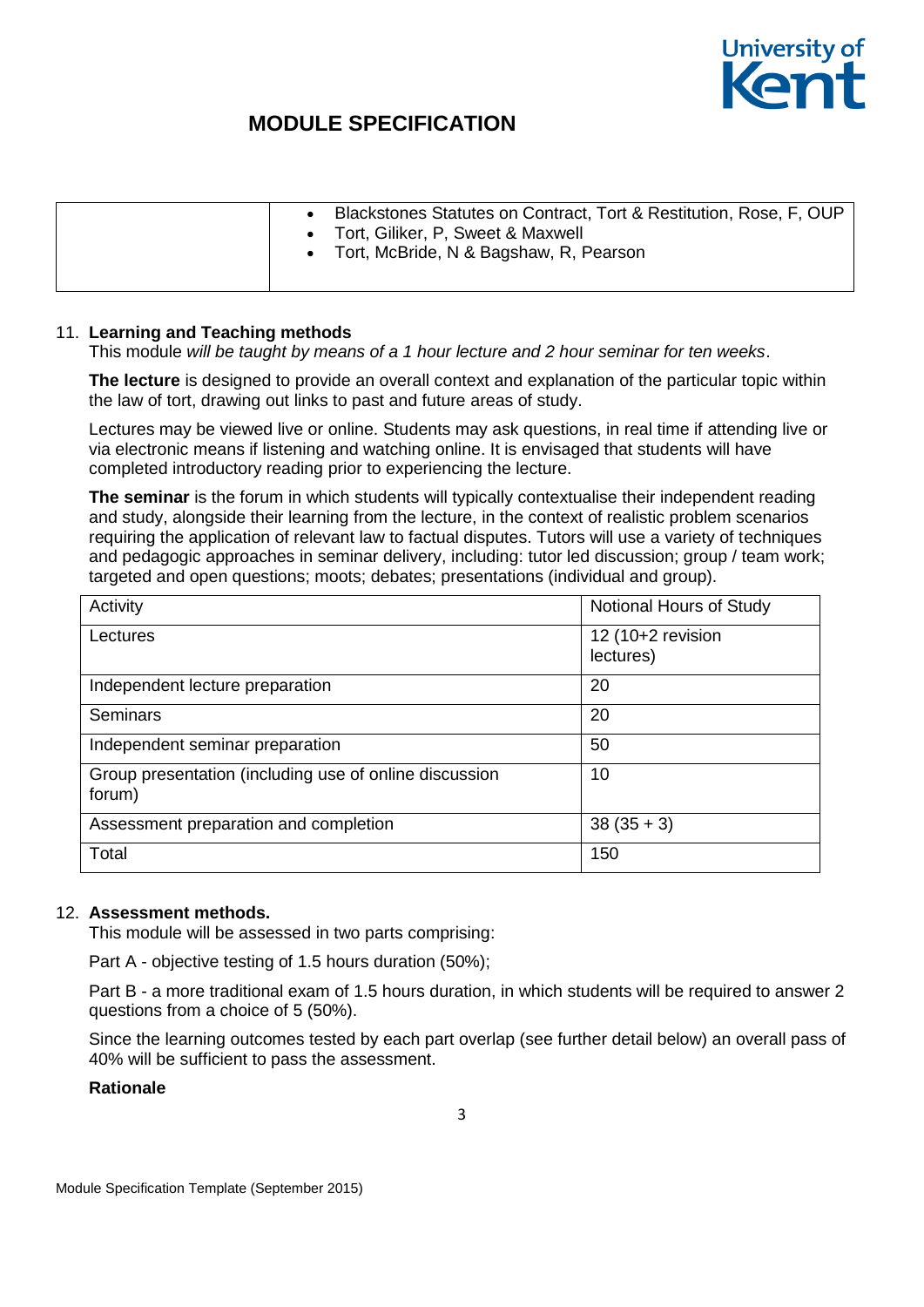

This methodology reflects two key objectives: firstly, and most importantly, to assess that the learning outcomes set out above have been achieved by the students. Secondly, to align our assessment regime with that proposed by the Solicitors Regulation Authority for the new Solicitors Qualifying Exam.

According to the SRA's recent consultation paper, this assessment will use "Objective testing" to assess "Functioning legal knowledge", with the former defined as requiring "… a candidate to choose or provide a response to questions whose correct answer is predetermined. This might include multiple choice questions, matching questions, assertion/ reason questions or single best answer." They further state that "All assessments will be computer-based and will take place in timed conditions at secure assessment centres."<sup>1</sup>

It is clear that the SRA does not intend objective testing to be a matter of mere recall, noting that the aim is to assess "candidates' ability to draw on sufficient knowledge to practise effectively" and "the application of knowledge and legal processes…Questions will require candidates to identify relevant legal principles and apply them to factual issues to produce a solution which addresses a client's needs."<sup>2</sup>

The proposed assessment methodology combining objective testing with more traditional long form answers to problems question, we feel will combine an assessment of the outcomes of the SQE test with the broader skills outcomes for the module.

| <b>Module</b><br>learning<br>outcome |                               | SS1 | SS <sub>2</sub> | SS <sub>3</sub> | SS4 | GTS1    | GTS2 | GTS3    |
|--------------------------------------|-------------------------------|-----|-----------------|-----------------|-----|---------|------|---------|
| Learning/<br>teaching<br>method      | <b>Hours</b><br>allocate<br>d |     | S               | S               |     |         |      |         |
| <b>Private Study</b>                 | 108                           | X   |                 |                 | X   |         | X    |         |
| <b>Group Study</b>                   | 10                            |     |                 |                 | X   |         |      | $\sf X$ |
| Lecture                              | 12                            | X   |                 |                 |     |         |      |         |
| <b>Seminar</b>                       | 20                            | X   | X               | X               | X   | $\sf X$ | X    | $\sf X$ |
| <b>Assessment</b><br>method          |                               |     |                 |                 |     |         |      |         |
| Objective<br>testing (in             |                               | X   | X               |                 | X   |         |      | X       |

## 13. *Map of Module Learning Outcomes (sections 8 & 9) to Learning and Teaching Methods (section12) and methods of Assessment (section 12)*

<sup>1</sup> Consultation, Training for Tomorrow: assessing competence 7 December 2015 at page 58, available at: http://www.sra.org.uk/sra/consultations/t4t-assessing-competence.page#download

1

<sup>2</sup> Ibid.